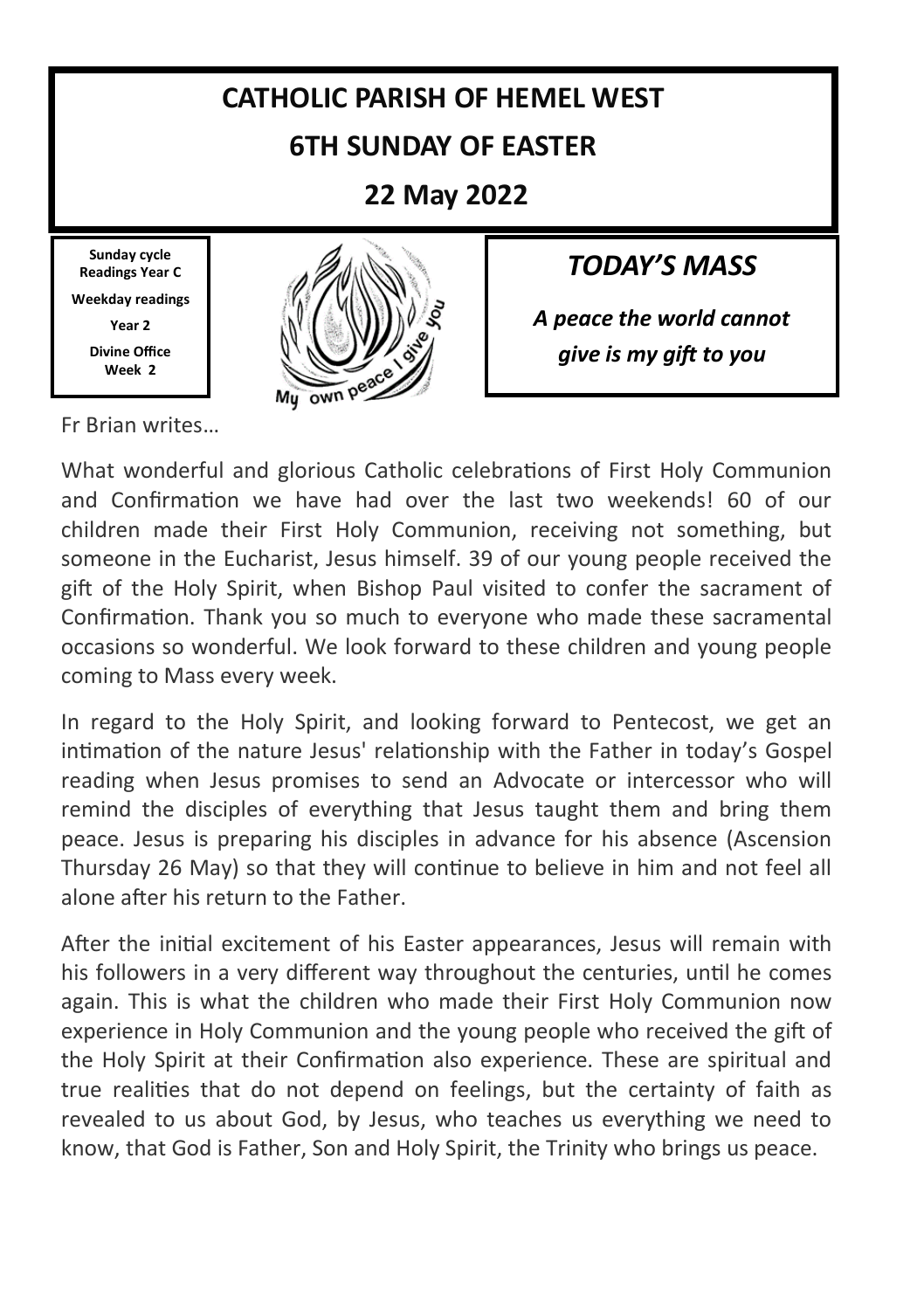# **PARISH NEWS**

**Welcome to the parish of Hemel West. If you are new to the parish, please make yourself known to Fr Brian, by contacting him on 01442 391 759.**

**FR BRIAN REYNOLDS & FR BERNARD SCHOLES:**  We will be having a collection after all Masses next weekend, for Fr Brian & Fr Bernard in Thanksgiving of their 60 Year's of Priesthood.

**ASCENSION DAY MASS TIMES THURSDAY 26 MAY**: Ascension Thursday is a Holyday of Obligation, when the Church invites us to come to Mass. Masses will be celebrated at 10am and 8pm at Ss Mary & Joseph's Church. There will also be Mass at St Mark's at 7pm using the Ordinariate Rite. The Ascension is the event, where Jesus ascended to heaven, at the end of his time on earth after his resurrection, until he comes again in glory to judge the living and the dead. What an event that will be! Prepare for it now by coming to church!

**QUEEN'S DIAMOND JUBILEE**: Come and celebrate the Queen's Diamond Jubilee on Sunday 5 June. We will be serving tea/coffee and cake after the 10.15am Mass and after the 12 noon Mass. This is a wonderful opportunity to come together as a community. Everyone is welcome, especially on this day, Pentecost Sunday, the birth of the Church when the Holy Spirit descended in wind and fire.

**MASS OF THANKSGIVING FOR MATRIMONY**: The Mass of Thanksgiving for Matrimony, was attended by well over 430 couples from 144 Alice and Friends. Many thanks in advance. parishes, representing all 22 Deaneries. Each couple who joined us in the cathedral are heralds recently been baptised and you need a baptismal of married love, a beautiful and demanding certificate, please email the full name of the child, vocation, each of which tells a unique story. parents, godparents and Christian witnesses (if Through them, the good news of married love and appointed) and the date of the baptism to the quietly lived out vocation of that love, will

gleam, glisten and sparkle. Now that is something to celebrate!

**Can you help a parishioner, please?** A parishioner is urgently in need of temporary accommodation for herself and some storage space and nearby parking. She has sold her home and the buyers need to move in. Can you help her temporarily please through this period of transition? Do let Fr Brian know and he can put her in touch with you.

**MISSIO/APF**: Pauline Jaricot, the founder of the Association of the Propogation of the Faith (APF) is to be beatified in Lyon on Sunday 22 May 2022. Find out more about this remarkable lay woman at Missio.org.uk/Pauline.

**PARISH HALLS**: The key safe code for the halls will change on Monday 30 May. An email has been sent out to all hall users with the new code. If you have not received an email please contact Shirley at shirleybailey@rcdow.org.uk.

**CHURCH KEYS & HALLS KEYS**: If you hold keys for either the church, the parish halls or safes, please return them to Shirley in the parish office and let her know if you need to be added to the key safe code holders list by emailing her. This is a diocesan audit requirement, as part of the overall security arrangements, that it is necessary for us to have in place.

**RACE FOR LIFE**: On 19 June, Serena Eynaud, Martin Eynaud and Alice Cullen are doing the 10K walk for Race for life for Cancer Research. Any donations would be greatly appreciated. Please donate to, fundraise.cancerresearchuk.org under

**BAPTISMAL CERTIFICATES**: If your child has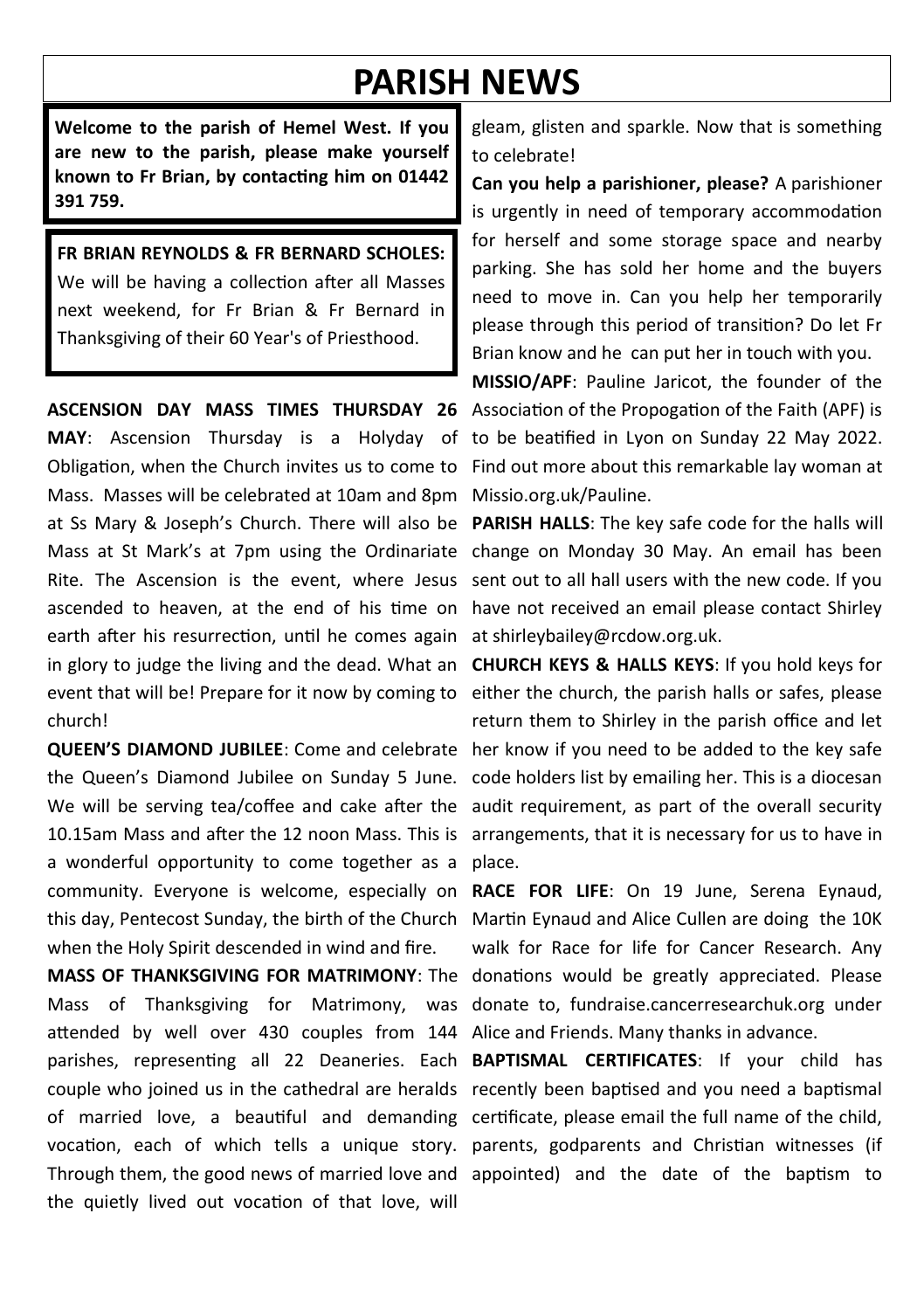shirleybailey@rcdow.org.uk and she will arrange a certificate for you.

**SUNDAY OFFERTORY & STANDING ORDERS**: Contactless Sunday Offertory Collection or Standing Order with Gift Aid? The 'gold standard' of Sunday Offertory donation is a Standing Order with Gift Aid. Please do consider donating by Standing Order if you are member of the parish. Shirley Bailey, our Parish Administrator, can help you set up a Standing Order. However, for those one-off donations I encourage you to use the contactless machine at the church entrance. It's very simple to use and similar technology to what we use in shops such as the supermarket. There are benefits to the parish when you use it, such as removing the need to have volunteers count and manually record cash and coin and then take it for banking, with the associated personal security risks. Contactless technology is the way forward. So please help us by swiping! You can also make other offerings i.e. Mass stipends using the same machine, when you have a Mass offered for the living or dead. You can also sign up to Gift Aid your donation using the contactless machine. Thank you for your weekly offering. It is very much appreciated in these remaining uncertain times!

#### **Reflection**

We need a change from an acquisitive society to a functional society, from a society of go getters to a society of go givers.

The love of money, will not be satisfied with money; nor the lover of wealth with gain.

This also is vanity.

Ecclesiastes 5:10

#### **Prayer**

Dear God, please empty us of greed, for it will never satisfy.

Instead fill us with generosity, for it will elevate one another.

Amen (Taken from Sojourners.)

**E-ALERT: Please sign up for the parish e-alerts and keep up with all the parish news.** 

|              |      |              |             | GOSPEL READINGS FOR THE FORTHCOMING |
|--------------|------|--------------|-------------|-------------------------------------|
| WEEK:        |      |              |             |                                     |
| Mon:         | John |              | 15:26 -16:4 |                                     |
| Tues: John   |      | $16:5 - 11$  |             |                                     |
| Wed: John    |      | 16:12-15     |             |                                     |
| Thurs: Luke  |      | $24:46 - 53$ |             |                                     |
| Fri:         | John | 16:20-23     |             |                                     |
| Sat:         | John | 16:23-28     |             |                                     |
| Sunday: John |      | 17:20-26     |             |                                     |
|              |      |              |             |                                     |

#### **PARISH FINANCES**

**PLANNED GIVING:** Thank you to all those who have made the switch to donating by Standing Order. For those who wish to donate in this way, the details are:

*Account Name: WRCDT Hemel West Sort Code: 40-05-20 Account No.: 31095048*

**The offertory collection Income figures are published on a monthly basis once the bank reconciliation is completed.**

> **Office Hours and Telephone cover for Hemel West. Email: shirleybailey@rcdow.org.uk Phone: 01442 391 759 option 2**

| Telephone cover for<br>West | <b>Hemel West Office</b><br><b>Hours</b> |
|-----------------------------|------------------------------------------|
| Monday                      | Mondav                                   |
| 12 noon-6pm                 | 3pm-6pm                                  |
| Tuesdav                     | Tuesday                                  |
| 9.30am-3.30pm               | Closed                                   |
| Wednesday                   | Wednesday                                |
| 9.30am-3.30pm               | 9.30am-3.30pm                            |
| Thursday                    | <b>Thursday</b>                          |
| 9.30am-3.30pm               | 9.30am-12.30pm                           |
| Friday                      | Friday                                   |
| 9.30am-3.30pm               | 9.30am-12.30pm                           |